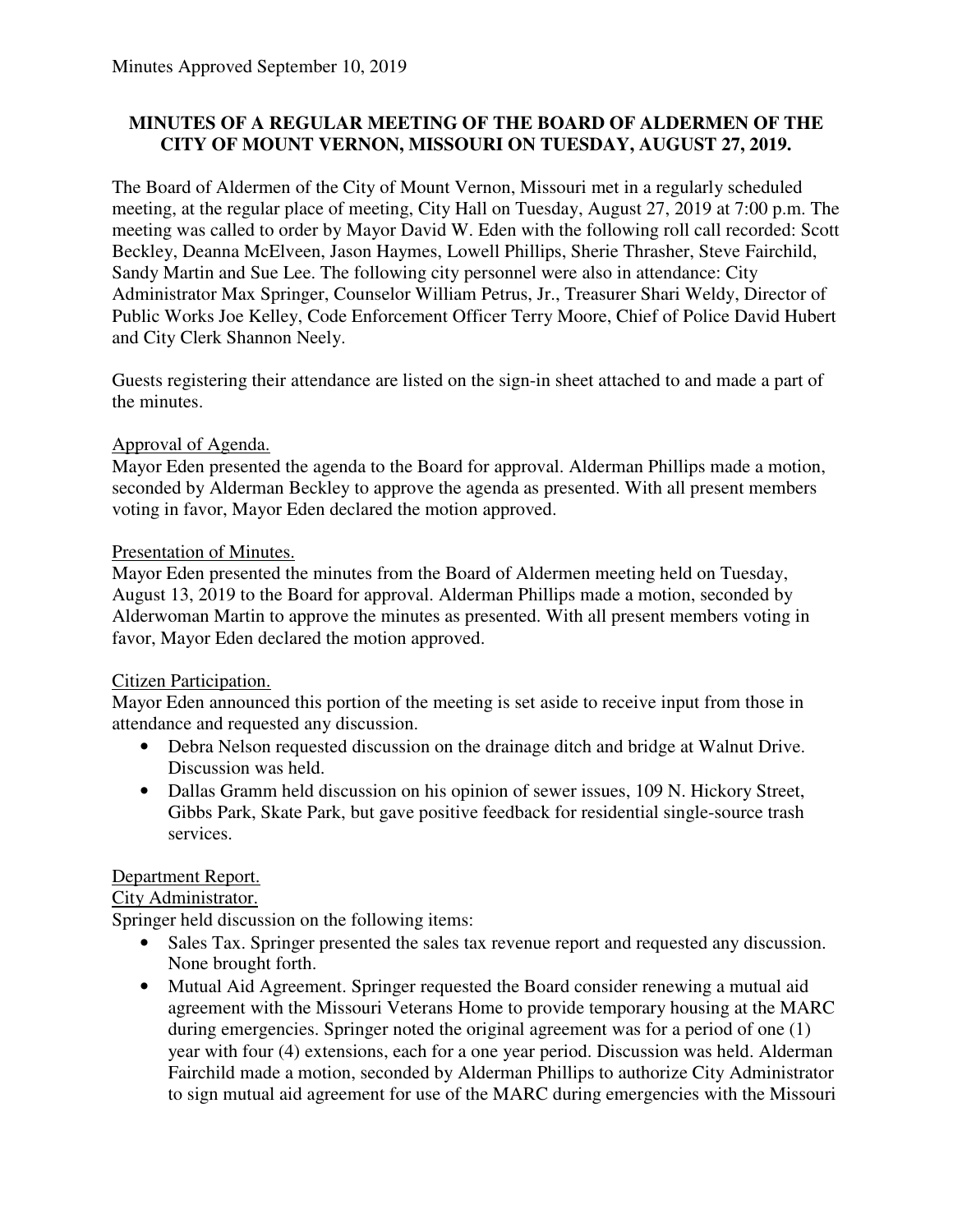Veterans Home. With all present members voting in favor, Mayor Eden declared the motion approved.

- Utility Insurance. Springer requested the Board provide input on offering the Service Line Warranty Program which was previously presented at the meeting held on August 27, 2019. Discussion was held. Mayor Eden reported it was a consensus of the Board not to endorse this specific program as other companies also offer this coverage.
- MDC Active Shooter Training. Springer presented a request from the Missouri Department of Conservation to conduct active shooter training at 600 N. Main Street facility. Discussion was held. Mayor Eden reported it was a consensus of the Board to allow the MDC use of the 600 N. Main St. facility for active shooter training.
- Sidewalk Market Street/South Street. Springer requested the Board consider approval of a change order which will allow continuing the sidewalk up to the corner of Pleasant Street. Springer noted the cost for additional concrete and labor is \$4,000.00. Springer also requested the Board consider finish the portion at old alley entrance to the basin, to the west alley at the edge of the park. Springer noted city will provide labor to dig out and sub-contractor will pour for a cost of \$4,800.00. Springer noted we do have money budgeted in sidewalk account to use on both extension requests. Discussion was held. Alderman Fairchild made a motion, seconded by Alderwoman Lee to proceed with requested extensions to Market Street sidewalk project. With all present members voting in favor, Mayor Eden declared the motion approved.
- 109 N. Hickory St. Springer presented an updated version of signage for the Board to consider. Discussion was held. Alderwoman Lee made a motion, seconded by Alderwoman McElveen to approve signage for 109 N. Hickory Street as presented. With all present members voting in favor, Mayor Eden declared the motion approved.
- University of Missouri Research Center Conference Building. Springer invited the Board to attend the ribbon cutting for the new conference building at the University of Missouri Research Center on October 25, 2019.

# Treasurer.

Weldy held discussion on the following items:

- Bills Paid. Weldy presented the bills paid report and requested any questions. None brought forth.
- Bills over \$5,000. Weldy presented bills over \$5,000.00 and requested approval to pay. Alderwoman Lee made a motion, seconded by Alderwoman Thrasher to approve the bills over \$5,000.00 as presented. With all present members voting in favor, Mayor Eden declared the motion approved.
- July 2019 Treasurer Report. Weldy presented the July Treasurer Report to the Board. Alderwoman Lee made a motion, seconded by Alderwoman Martin to approve the report as presented. With all present members voting in favor, Mayor Eden declared the motion approved.
- Bad Debt. Weldy reported she has processed bad debt notification letters. Discussion was held.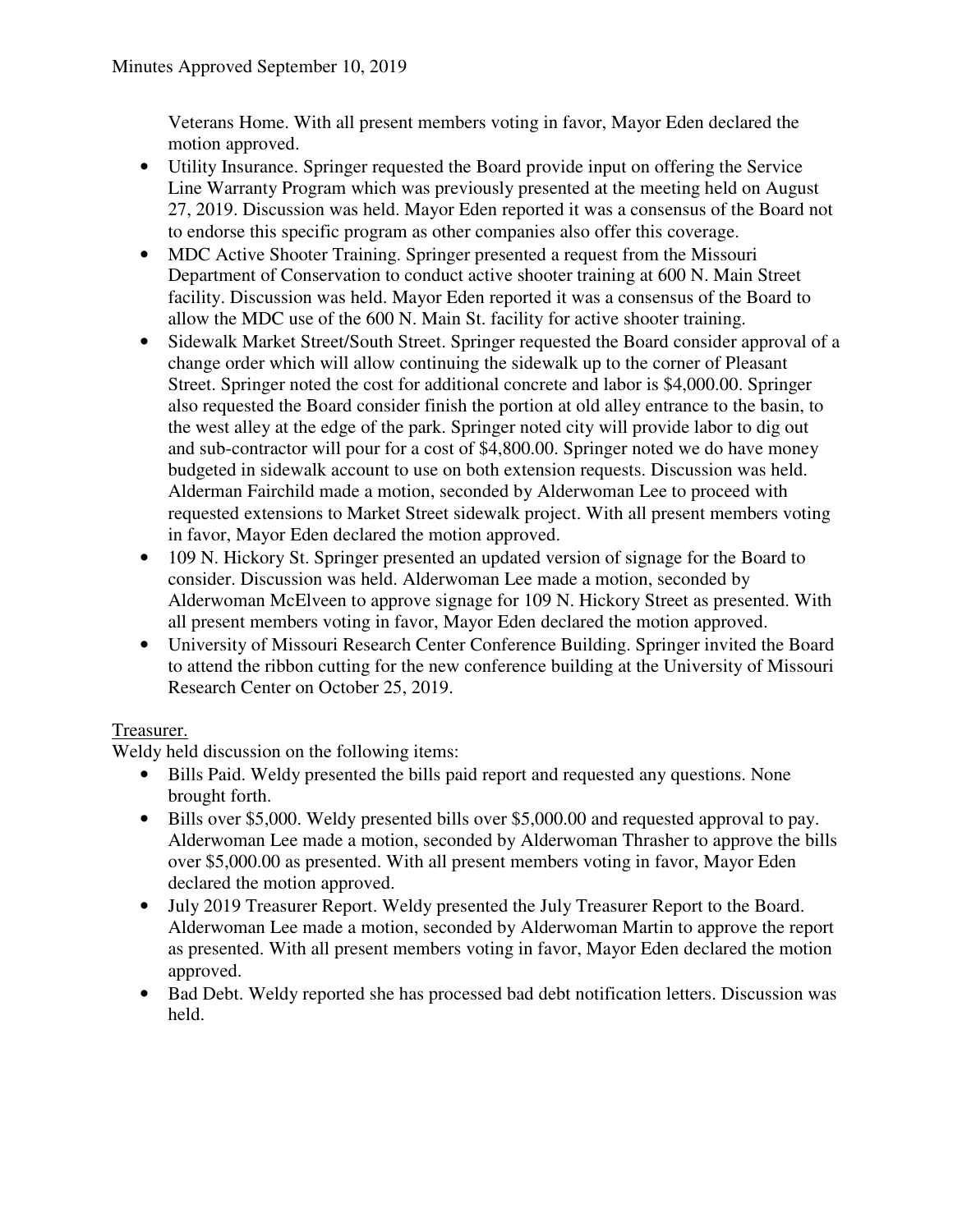## Director of Public Works.

Kelley held discussion on the following items:

• Inventory Replacement. Kelley requested approval to purchase street lights for inventory replacement. Discussion was held. Alderman Phillips made a motion, seconded by Alderman Beckley to purchase a pallet of street lights for inventory replacement for \$5,265.00. With all present members voting in favor, Mayor Eden declared the motion approved.

### Code Enforcement.

Moore held discussion on the following items:

- Market Street Nuisance. Moore reported the court date for nuisance violation for 1025 S. Market Street has been postponed and may tentatively be re-filed as a civil case. Moore noted the property is owned by a Limited Liability Corporation (LLC). Discussion was held.
- International Building Codes. Moore noted the Board had previously approved adopting the 2018 International Building Codes, but after lengthy review of the codes, Moore recommends the Board consider adopting 2012 International Building Codes instead. Discussion was held. Moore reported he will schedule a Public Hearing to be held by the Planning and Zoning Commission to consider adoption of 2012 codes.

### Police.

Hubert held discussion on the following items:

- Employee Probation. Hubert recommended the Board move Police Officer Stephen Nelson from probation to full-time employment. Alderman Haymes made a motion, seconded by Alderman Phillips to accept recommendation as presented. With all present members voting in favor, Mayor Eden declared the motion approved.
- New Officer Introduction. Hubert introduced Police Officer Daniel Dunklin to the Board.
- Additional Items of Discussion. Alderwoman Thrasher requested discussion on crossing guard protocol at Hickory Street/Missouri Boulevard intersection. Hubert reported with absence of a crossing guard, police officers are manning the intersection and only required to escort halfway across the street. Alderwoman Lee requested discussion on school drop-off procedures at the elementary school. Discussion was held.

### New Business.

Mayor Eden requested any new business to be brought to the floor for discussion.

• Springer requested scheduling for a Personnel Committee meeting and a Public Works committee meeting. Discussion was held. Mayor Eden announced the Personnel Committee meeting will be held on Thursday, August 29, 2019 at 5:30 p.m. and the Public Works/Street Committee will meet on Thursday, August 29, 2019 at 6:30 p.m.

### Old Business.

Mayor Eden requested any old business to be brought to the floor for discussion.

• Alderman Haymes requested discussion on residential single-source trash service and how the city will be notifying the public. Mayor Eden held discussion on recycling and determined it was the consensus of the Board to offer recycling on an optional basis. Alderwoman Lee requested if a residential customer could opt-out if they have